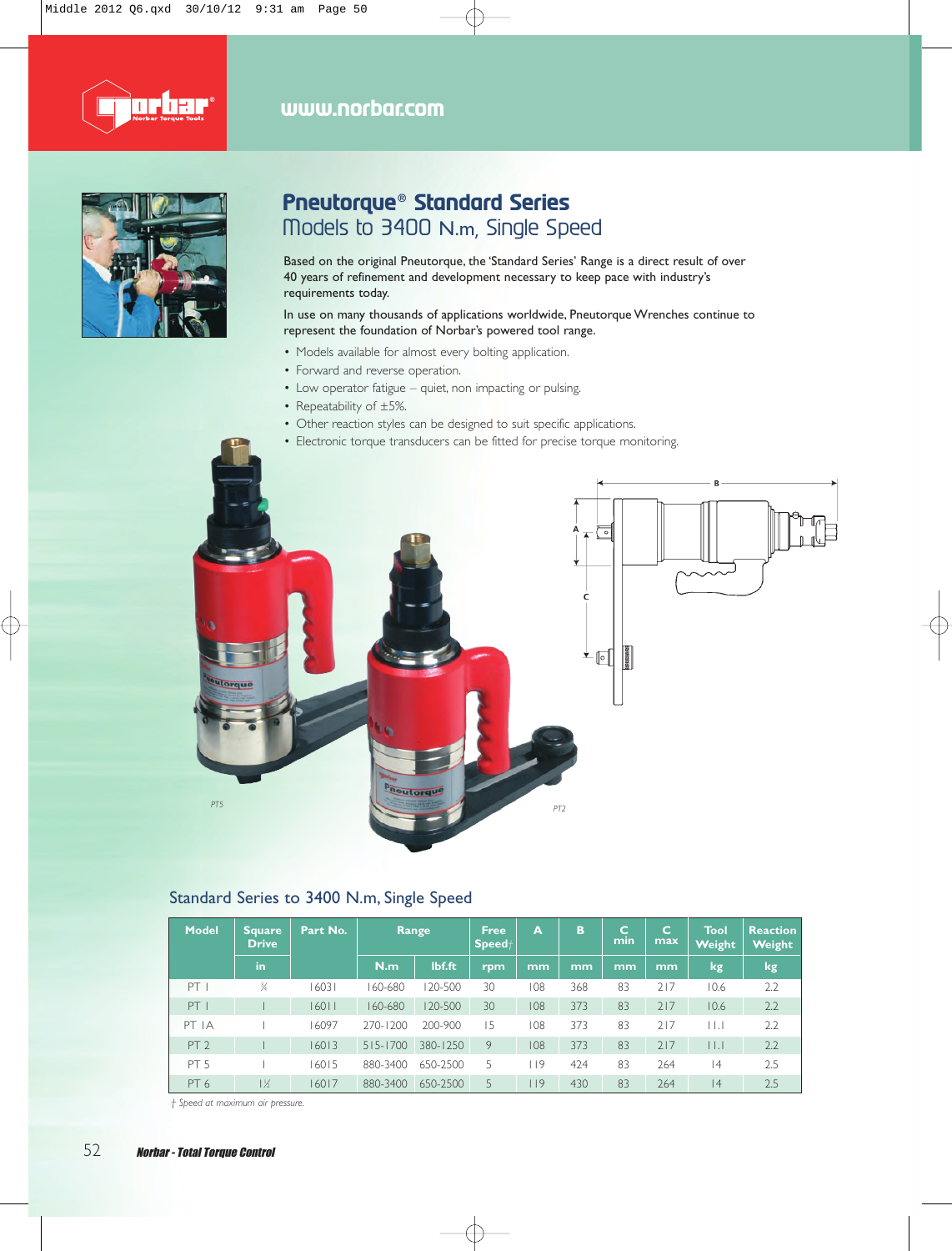### **Torque Multipliers**

# **Pneutorque® Standard Series** Models to 3400 N.m, Two Speed

Two Speed models offer all of the advantages of single speed versions but with the additional benefit of a run down speed five times greater than the final torque speed.

- Models available for almost every bolting application.
- Forward and reverse operation.
- Low operator fatique quiet, no impacting or pulsing.
- Repeatability of ±5%.
- Other reaction styles can be designed to suit specific applications.
- Electronic torque transducers can be fitted for precise torque monitoring.





| Model             | <b>Square</b><br><b>Drive</b> | Part No.  | Range        |          | <b>Free</b><br>Speed <sup>+</sup> | A   | B   | c<br>min | C<br>max | Tool<br>Weight | <b>Reaction</b><br>Weight |
|-------------------|-------------------------------|-----------|--------------|----------|-----------------------------------|-----|-----|----------|----------|----------------|---------------------------|
|                   | in                            |           | N.m          | lbf.ft   | rpm                               | mm  | mm  | mm       | mm       | kg             | lkg.                      |
| PT I MTS          | $\frac{3}{4}$                 | 1603 LMTS | 160-680      | 120-500  | 50                                | 108 | 454 | 83       | 717      | 4.             | 2.2                       |
| $PT$   MTS        |                               | 16011.MTS | 160-680      | 120-500  | 150                               | 108 | 459 | 83       | 717      | 4.             | 2.2                       |
| <b>IPT IA MTS</b> |                               | 16097.MTS | 270-1200     | 200-900  | 75                                | 108 | 459 | 83       | 717      | 14.6           | 2.2                       |
| PT 2 MTS          |                               | 16013.MTS | $515 - 1700$ | 380-1250 | 45                                | 108 | 459 | 83       | 717      | 14.6           | 2.2                       |
| PT 5 MTS          |                               | 16015 MTS | 880-3400     | 650-2500 | 25                                | 119 | 510 | 86       | 264      | 17.5           | 2.5                       |
| PT 6 MTS          | $1\frac{1}{2}$                | 16017.MTS | 880-3400     | 650-2500 | 25                                | 119 | 516 | 86       | 264      | 17.5           | 2.5                       |

#### Standard Series to 3400 N.m,Automatic Two Speed

| <b>Model</b> | Square<br><b>Drive</b> | Part No.   | Range        |          | <b>Free</b><br>$\textsf{Speed}{}{+}$ | A   | B   | c<br>min | $\mathbf C$<br>max | Tool<br><b>Weight</b> | <b>Reaction</b><br><b>Weight</b> |
|--------------|------------------------|------------|--------------|----------|--------------------------------------|-----|-----|----------|--------------------|-----------------------|----------------------------------|
|              | in                     |            | N.m          | lbf.ft   | rpm                                  | mm  | mm  | mm       | mm                 | kg                    | <b>kg</b>                        |
| PT I AUT     | $\frac{3}{4}$          | 1603 I.AUT | 60-680       | 120-500  | 150                                  | 108 | 437 | 83       | 217                | 4.                    | 2.2                              |
| PT I AUT     |                        | 16011.AUT  | 160-680      | 120-500  | 150                                  | 108 | 442 | 83       | 717                | 4.                    | 2.2                              |
| IPT IA AUT   |                        | 16097.AUT  | 270-1200     | 200-900  | 75                                   | 108 | 442 | 83       | 717                | 14.6                  | 2.2                              |
| PT 2 AUT     |                        | 16013.AUT  | $515 - 1700$ | 380-1250 | 45                                   | 108 | 442 | 83       | 717                | 14.6                  | 2.2                              |
| PT 5 AUT     |                        | 16015.AUT  | 880-3400     | 650-2500 | 25                                   | 9   | 493 | 86       | 264                | 17.5                  | 2.5                              |
| PT 6 AUT     | $1\frac{1}{2}$         | 16017.AUT  | 880-3400     | 650-2500 | 25                                   | 9   | 499 | 86       | 264                | 17.5                  | 2.5                              |

*†Speed at maximum air pressure and in high gear*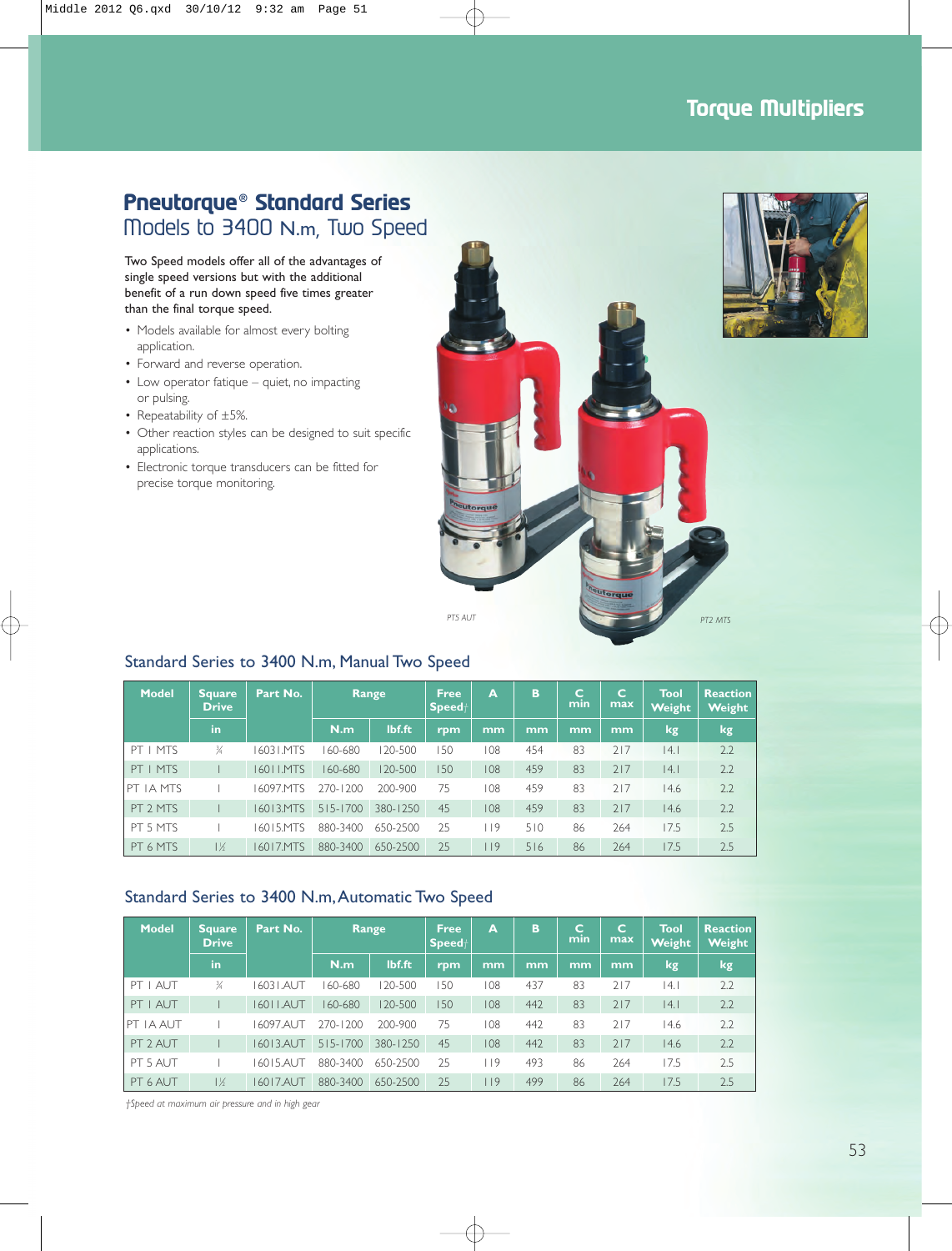



# **Pneutorque® Standard Series** Models to 100,000 N.m, Single Speed

- Models available for almost every bolting application, up to 100,000 N.m.
- Forward and reverse operation.
- Low operator fatigue quiet, no impacting or pulsing.
- Repeatability of ±5%.
- Other reaction styles can be designed to suit specific applications.
- Electronic torque transducers can be fitted for precise torque monitoring. See page 83.
- Models 13 and 14 supplied with blank reaction plate for fabrication to specific requirements.



#### Standard Series to 100,000 N.m, Single Speed

| <b>Model</b>    | Square<br><b>Drive</b> | Part No. | Range        |             | <b>Free</b><br>$\mathsf{Speed}^+$ | A   | B     | c<br>min | C<br>max           | Tool<br>Weight | <b>Reaction</b><br>Weight |
|-----------------|------------------------|----------|--------------|-------------|-----------------------------------|-----|-------|----------|--------------------|----------------|---------------------------|
|                 | in                     |          | N.m          | lbf.ft      | rpm                               | mm  | mm    | mm       | mm                 | kg             | kg                        |
| PT <sub>7</sub> | $1\%$                  | 16066    | 1762-6000    | 300-4500    | 2.5                               | 44  | 457   | 46       | 333                | 19.7           | 6.3                       |
| PT <sub>9</sub> | $1\frac{1}{2}$         | 16072    | 2710-9500    | 2000-7000   | 8.1                               | 84  | 452   | 169      | 351                | 24.4           | 8.3                       |
| $PT$ $  $       | 2 <sub>K</sub>         | 16046    | 4400-20000   | 3250-14700  | 1.2                               | 712 | 546.3 | ۰        | 500                | 38.6           | 13.3                      |
| PT 12           | 2 <sub>2</sub>         | 18086    | 9500-34000   | 7000-25000  | 0.5                               | 240 | 593   |          | <b>Blank Plate</b> | 49.8           | 6.5                       |
| PT 13           | $2\%$                  | 16052    | 3550-47000   | 0000-35000  | 0.3                               | 315 | 629   |          | <b>Blank Plate</b> | 102.2          | 6.9                       |
| PT 14           | 3½                     | 16045    | 22375-100000 | 16500-73500 | 0.2                               | 315 | 726   |          | <b>Blank Plate</b> | 119.4          | 10.4                      |

*† Speed at maximum air pressure.*